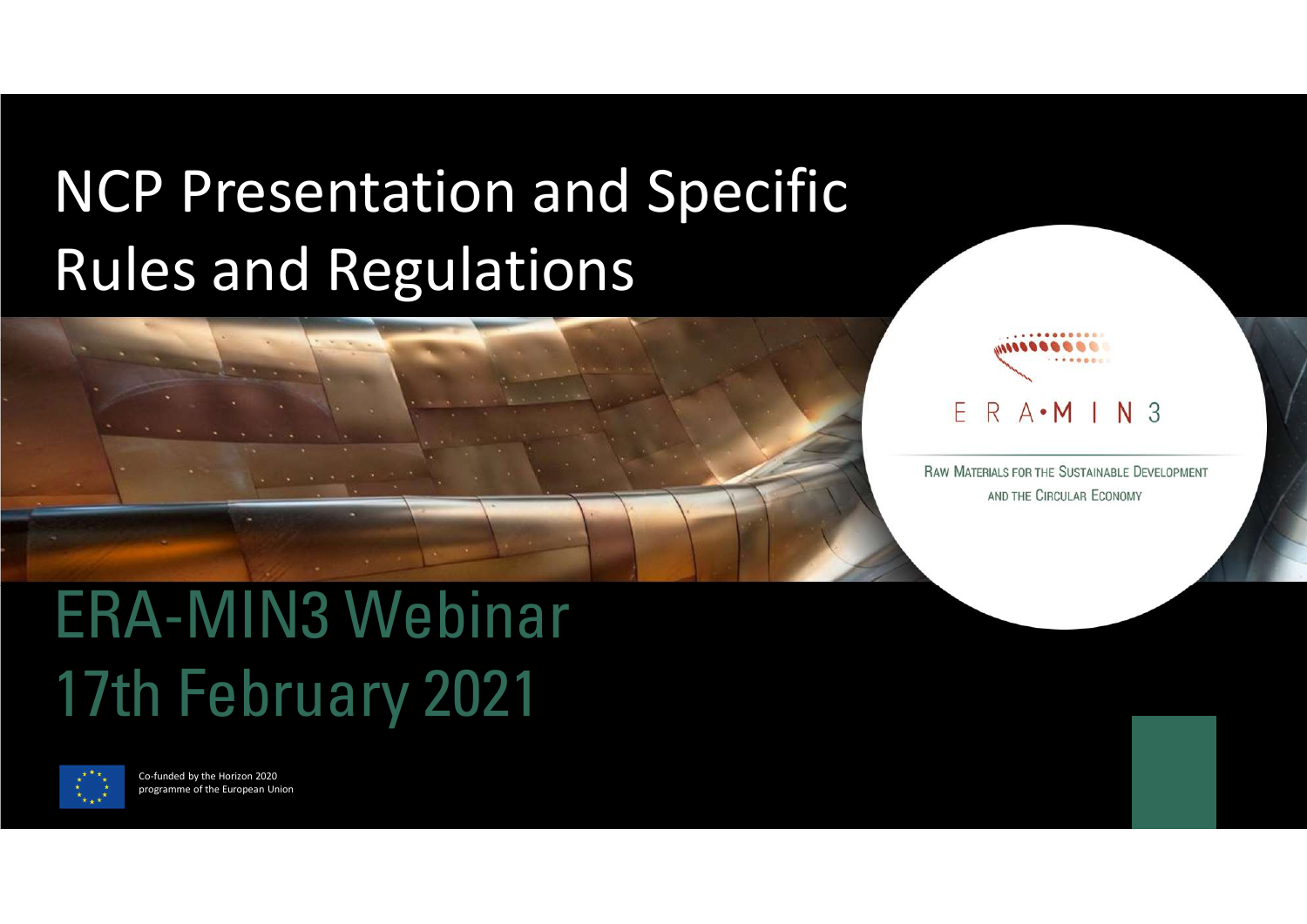

# **NCP**

Presentation

Where can one find the NCP list for ERA-MIN3?<br>
Solutions and the control of the State of Finding Organisations and the respective contact person(s)<br>
Call Text, page 5 & 6.<br>
A table with the list of Funding Organisations a Where can one find the NCP list for ERA-MIN3?<br>Call Text, page 5 & 6.<br>A table with the list of Funding Organisations and the respective contact person(s)<br>name and email, as well as the Budget for the Co-funded Call in Euros A the comparisation of Funding Organisations and the respective contact person(s)<br>
A table with the list of Funding Organisations and the respective contact person(s)<br>
A table with the list of Funding Organisations and th EER A-MIN3<br>
NAME CALL TO A THE SERVICE CALL TO A THE SERVICE CALL TO A THE CONDUCT OF THE CO-FUNDATION CONTROL TO A THE CO-FUNDATION CONTROL CALL TO A THE CO-FUNDATION OF THE CO-FUNDATION OF THE CO-FUNDATION CALL TO A THE

E R A-M I N 3<br>
Where can one find the NCP list for ERA-MIN3?<br>
Call Text, page 5 & 6.<br>
A table with the list of Funding Organisations and the respective contact person(s)<br>
name and email, as well as the Budget for the Co-fu To clarify any doubts concerning: national rules, maximum budget allowed per<br>
To clarify any doubts concerning: national rules, maximum budget allowed per<br>
To clarify any doubts concerning: national rules, maximum budget ERA-MIN3<br>
INVENTION CONTINUES TO THE SUPPOSE THE SUPPOSE THE SUPPOSE THE SUPPOSE THE SUPPOSE CALL THAT ARE OF SUPPOSE CALL THAT ARE OF THE DUPLE OF THE SUPPOSE CALL THAT ARE AN AND WE ARE A SUPPOSED TO A SUPPOSE THE SUPPOS **EXADERED CALL THE CALL CONDUCES THE CALL CONDUCES THE CALL CONDUCES TO A CALL TEXT AND SEPTEMBER CALL CONDUCES CONDUCES AND A CALL CONDUCES CONDUCES CONDUCES AND A CALL CONDUCES CONDUCES AND ARROW AND GUIDE CONDUCES AND G** ontact person(s)<br>ros.<br>get allowed per<br>ms beyond those<br>proposal.<br>ERA-MIN3 Webinar - FCT A table with the list of Funding Organisations and the<br>name and email, as well as the Budget for the Co-fun<br>Why should one contact the NCP's?<br>To clarify any doubts concerning: national rules, n<br>institution, eligibility of

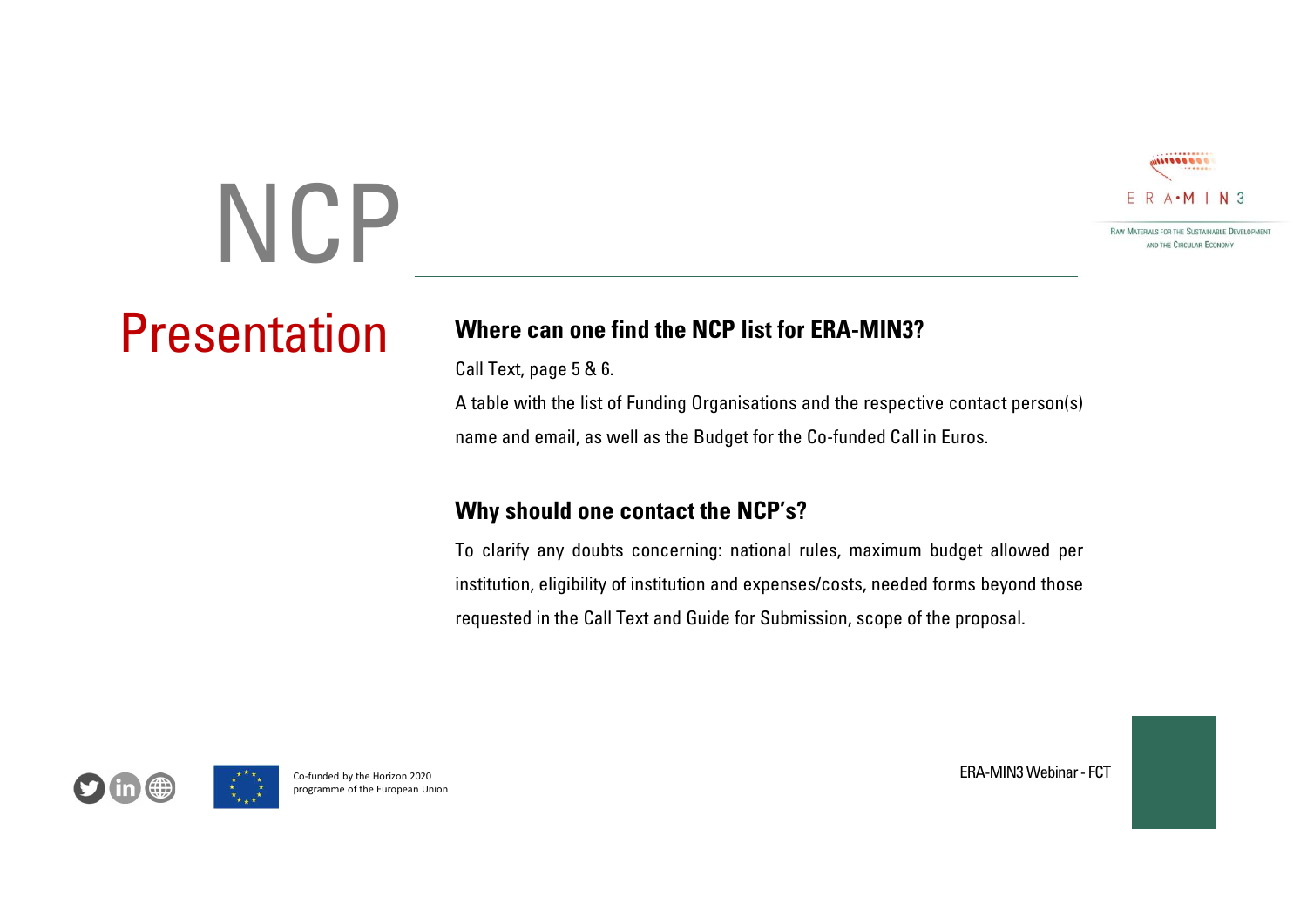| <b>Country / Region</b> | <b>Funding Organisation</b> | <b>Contact person</b>                    | E-mail                                                          | <b>Budget (Euro)</b> |
|-------------------------|-----------------------------|------------------------------------------|-----------------------------------------------------------------|----------------------|
| <b>Belgium/Flanders</b> | <b>FWO</b>                  | <b>Toon MONBALIU</b>                     | eranet@fwo.be                                                   | 700 000              |
| <b>Belgium/Flanders</b> | Hermesfond /VLAIO           | Elsie De CLERCQ                          | elsie.declercq@vlaio.be                                         | 1 000 000            |
| <b>Belgium/Wallonia</b> | SPW-Recherche               | Pierre DEMOITIE                          | pierre.demoitie@spw.wallonie.be                                 | 500 000              |
| <b>Bulgaria</b>         | <b>BNSF</b>                 | Milena ALEXANDROVA                       | aleksandrova@mon.bg                                             | 230 000              |
| Canada/Québec           | PRIMA-Québec                | Irena PEYTCHEVA<br>Michel LEFÈVRE        | impeytcheva@gmail.com<br>Michel.lefevre@prima.ca                | 700 000              |
| <b>Czech Republic</b>   | TA CR                       | Kateřina VOLFOVÁ                         | katerina.volfova@tacr.cz                                        | 1 000 000            |
| <b>Estonia</b>          | <b>ETAg</b>                 | Margit SUUROJA                           | margit.suuroja@etag.ee                                          | 100 000              |
| <b>Finland</b>          | <b>Business Finland</b>     | Maarit KOKKO                             | maarit.kokko@businessfinland.fi                                 | 1 000 000            |
| <b>France</b>           | ADEME                       | Rachel BAUDRY                            | rachel.baudry@ademe.fr                                          | 500 000              |
|                         |                             | Hélène VARLET                            | helene.varlet@ademe.fr                                          |                      |
| <b>France</b>           | <b>ANR</b>                  | Nela ROY                                 | nela.roy@agencerecherche.fr                                     | 1 000 000            |
| Germany                 | BMBF/JÜLICH                 | Holger GRUNEWALD                         | h.gruenewald@fz-juelich.de                                      | 2 000 000            |
| Ireland                 | GSI/EPA                     | Aoife BRAIDEN                            | aoife.braiden@gsi.ie                                            | 300 000              |
| Italy                   | <b>MUR</b>                  | Aldo COVELLO                             | aldo.covello@miur.it                                            | 600 000              |
| Poland                  | <b>NCBR</b>                 | Maria Chiara NOTO<br>Dominika MICKIEWICZ | mariachiara.noto@est.miur.it<br>dominika.mickiewicz@ncbr.gov.pl | 600 000              |
| Portugal                | FCT                         | Ana Luísa LAVADO,                        | Analuisa.Lavado@fct.pt                                          | 500 000              |
|                         |                             | Dina CARRILHO                            | Dina.Carrilho@fct.pt                                            |                      |
| Romania                 | <b>UEFISCDI</b>             | Mihaela MANOLE                           | mihaela.manole@uefiscdi.ro                                      | 600 000              |
|                         |                             |                                          |                                                                 |                      |
| <b>Slovakia</b>         | <b>SAS</b>                  | Martin NOVÁK                             | mnovak@up.upsav.sk                                              | 240 000              |
| Slovenia                | MIZS                        | Zuzana PANISOVÁ<br>Doroteja ZLOBEC       | panisova@up.upsav.sk<br>doroteja.zlobec@gov.si                  | 420 000              |
| <b>South Africa</b>     | DSI                         | Toto MATSHEDISO                          | Toto.matshediso@dst.gov.za                                      | 400 000              |
| <b>Spain</b>            | AEI                         | Beatriz GÓMEZ                            | era-mat@aei.gob.es                                              | 700 000              |
|                         |                             |                                          | beatriz.gomez@aei.gov.es                                        |                      |
| <b>Spain</b>            | <b>CDTI</b>                 | Milvia SOUMBOUNOU                        | Milvia.soumbounou@cdti.es                                       | 800 000              |
| Spain/                  | <b>CFNA</b>                 | Silvia OJER                              | sojertor@navarra.es / sinai@navarra.es                          | 500 000              |
| <b>Navarra</b>          |                             |                                          |                                                                 |                      |
| <b>Sweden</b>           | Vinnova                     | Susanne GYLESJÖ<br>Anna OTTENHALL        | susanne.gylesjo@vinnova.se<br>anna.ottenhall@vinnova.se         | 1 000 000            |
|                         |                             |                                          | azmiserhat.yildirim@tubitak.gov.tr                              |                      |

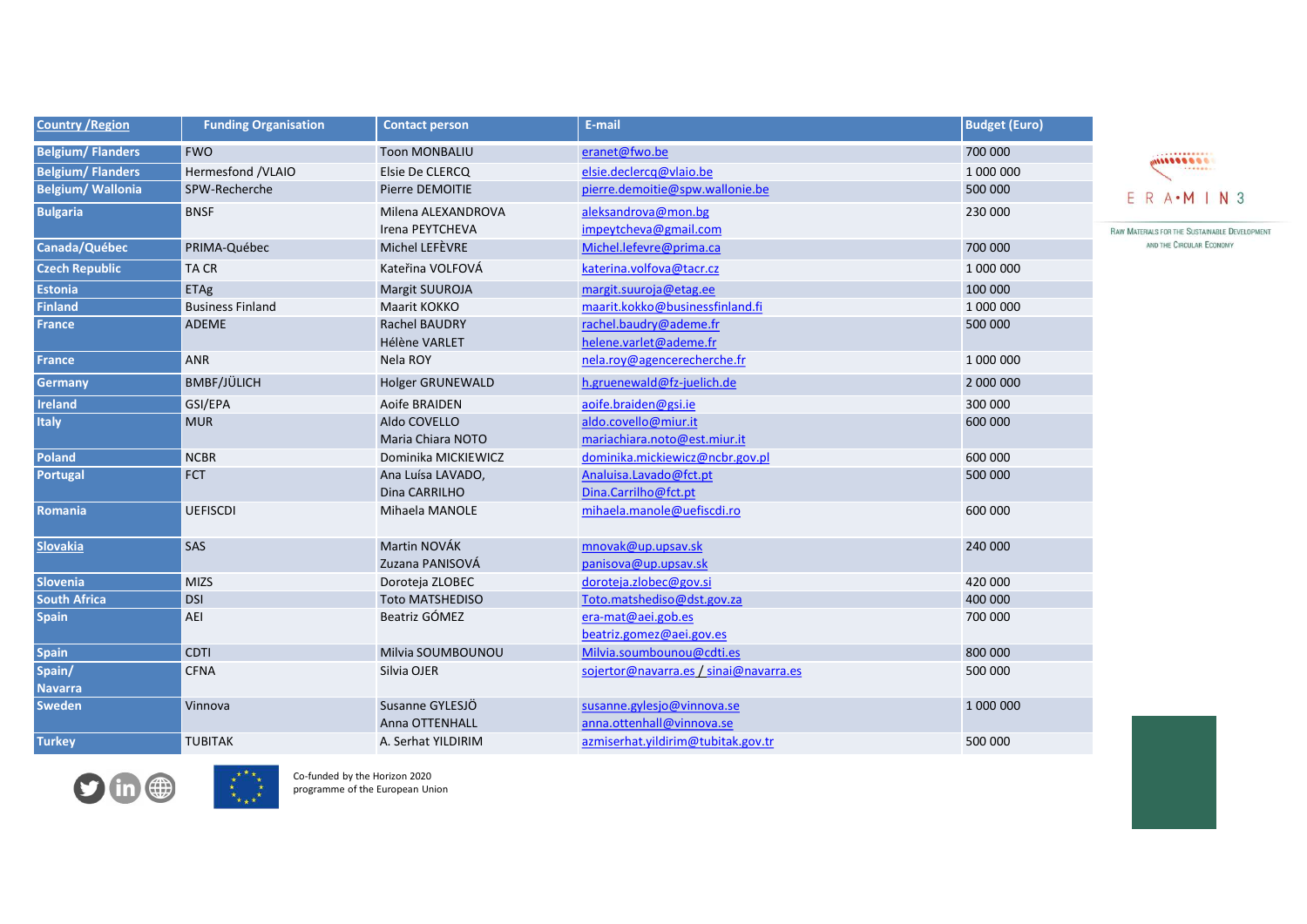

# Regulations Where can one find the funding regulations for ERA-MIN3? Funding

# National/Regional

Where can one find the funding regulations for ERA-MIN3?<br>Where can one find the funding regulations for ERA-MIN3?<br>Call Text, Appendix IV.<br>A table with all the information per funding organisation is provided in the Call E A table with all the information per funding organisation is provided in the Call<br>
Material the information per funding organisation is provided in the Call<br>
Text.<br>
A table with all the information per funding organisation Text.

rovided in the Call<br> **EXPLACES**<br>
CS, eligible type of<br>
criteria, as well as<br>
ERA-MIN3 Webinar - FCT<br>
ERA-MIN3 Webinar - FCT Frontier and the Finance Marine and the Mondual Port Lamanny orget<br>Text.<br> **What are the main points convered by**<br>
To clarify any doubts concerning: eligible entities<br>
research and TRL, eligible costs, and any addition<br>
the Where can one find the funding regulations for ERA-MIN3?<br>
Where can one find the funding regulations for ERA-MIN3?<br>
Call Text, Appendix IV.<br>
A table with all the information per funding organisation is provided in the Call To clarify any doubts concerning: eligible entities, eligible topics, eligible type of research and TRL, eligible costs, and any additional eligiblity criteria, as well as<br>the distribution of the funding regulations for ER **E.** R. A. M. I. N. 3<br> **Respectively and TRL, Appendix IV.**<br> **Call Text, Appendix IV.**<br> **A table with all the information per funding regulations for ERA-MIN3?**<br> **A table with all the information per funding organisation** The the can one find the funding regulations for ERA-MIN3?<br>
Call Text, Appendix IV.<br>
A table with all the information per funding organisation is provided in the Call<br>
Text.<br> **What are the main points convered by the fundi** 

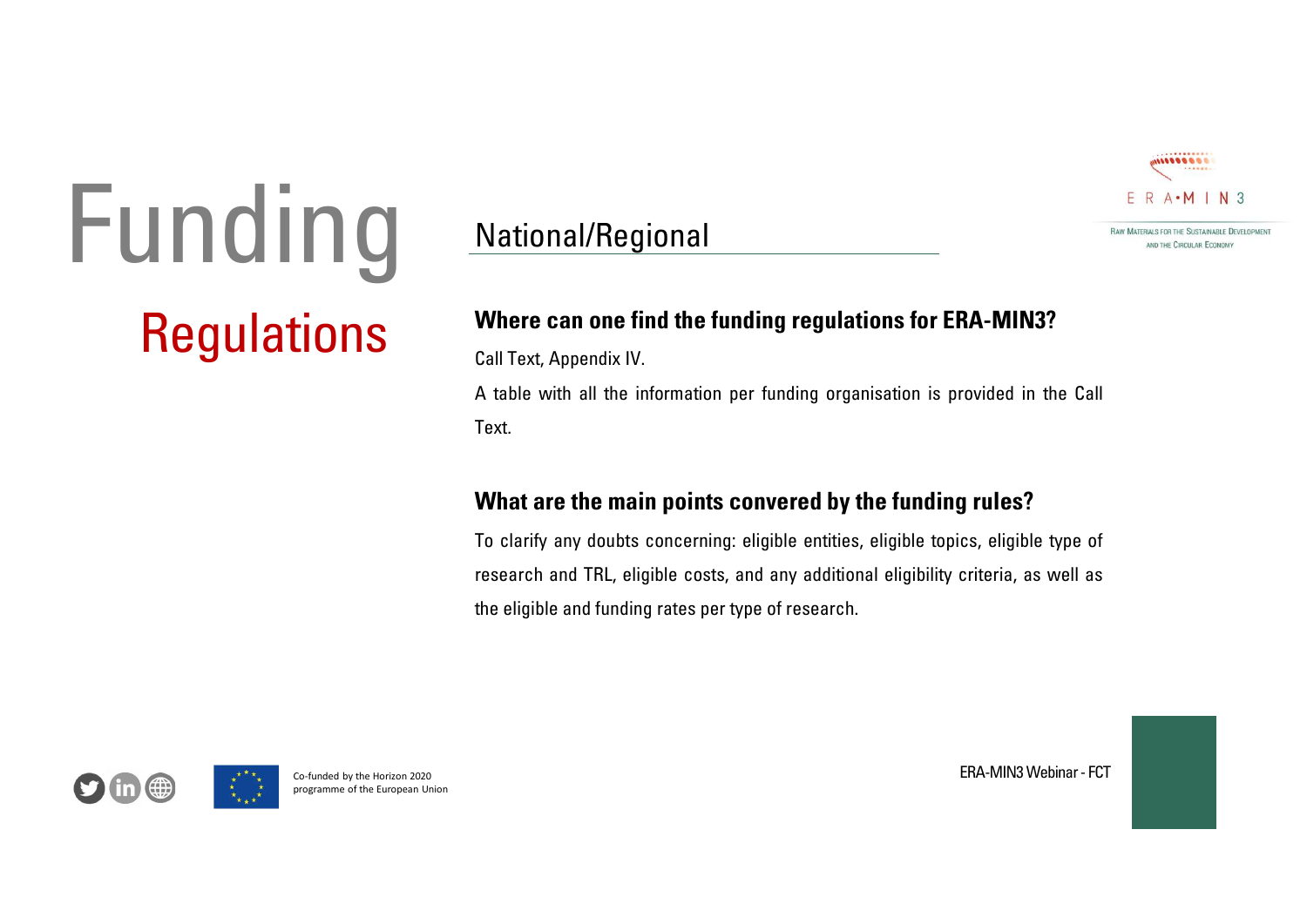

# **Regulations** Funding

|                                                                  |                                   |                                                                                                                                                                                                                                                                                                                                                                                                                                                                                                                                                                                                                         | . <b>.</b><br>000000000<br><br>$ER A \cdot M IN 3$                        |  |
|------------------------------------------------------------------|-----------------------------------|-------------------------------------------------------------------------------------------------------------------------------------------------------------------------------------------------------------------------------------------------------------------------------------------------------------------------------------------------------------------------------------------------------------------------------------------------------------------------------------------------------------------------------------------------------------------------------------------------------------------------|---------------------------------------------------------------------------|--|
|                                                                  | Example                           |                                                                                                                                                                                                                                                                                                                                                                                                                                                                                                                                                                                                                         | RAW MATERIALS FOR THE SUSTAINABLE DEVELOPMENT<br>AND THE CIRCULAR ECONOMY |  |
| <b>ng</b><br>tions                                               | <b>National Contact Point</b>     | Name: Ana Luísa LAVADO<br>E-mail: analuisa.lavado@fct.pt<br>Tel: [+351] 21 392 4396<br><b>Name: Dina CARRILHO</b><br>E-mail: dina.carrilho@fct.pt<br>Tel: [+351] 21 392 4381                                                                                                                                                                                                                                                                                                                                                                                                                                            |                                                                           |  |
|                                                                  | <b>Eligible entities</b>          | The organisations must be registered in Portugal.<br>For detailed information consult the "Regulation on Projects Funded Solely by National Funds" at:<br>www.fct.pt/apoios/projectos/regulamentofundosnacionais.phtml.pt                                                                                                                                                                                                                                                                                                                                                                                               |                                                                           |  |
|                                                                  | <b>Eligible topics</b>            | All                                                                                                                                                                                                                                                                                                                                                                                                                                                                                                                                                                                                                     |                                                                           |  |
|                                                                  | Eligible type of research and TRL | Fundamental/Basic Research; Industrial/Applied Research; Experimental Development<br><b>TRL 1-8</b>                                                                                                                                                                                                                                                                                                                                                                                                                                                                                                                     |                                                                           |  |
|                                                                  | Additional eligibility criteria   | The funding to the Portuguese participation is limited in a transnational proposal as described at:<br>www.fct.pt/apoios/cooptrans/eranets/eramin3/index.phtml.pt<br>Each Portuguese institution must sign a "Declaração de compromisso" which must be sent, by e-mail, to<br>the FCT's contact person no later than 10 working days after the pre-proposal submission deadline (15 <sup>th</sup><br>April 2021).                                                                                                                                                                                                       |                                                                           |  |
|                                                                  | <b>Eligible cost</b>              | The eligible costs are detailed in the Regulation on Projects Funded Solely by National Funds at:<br>www.fct.pt/apoios/projectos/regulamentofundosnacionais.phtml.pt<br>For revision of the budget, send it by e-mail before the submission deadline, to the FCT's contact person.                                                                                                                                                                                                                                                                                                                                      |                                                                           |  |
| Co-funded by the Horizon 2020<br>programme of the European Union | <b>Additional information</b>     | Prior contact with the FCT<br>Each applying organisation should send their requested funding and costs justification in the<br>transnational project, in the ERA-MIN Financial plan Excel file, before the pre-proposal submission<br>deadline, to the FCT's contact person. Refer to the Regulation on Projects Funded Solely by National<br>Funds.<br>Maximum requested funding per Portuguese participation in a project :<br>250,000 Euros if 24-36 months project duration and consortium coordinated by Portugal;<br>150,000 Euros if 24-36 months project duration and consortium with Portuguese participation; |                                                                           |  |

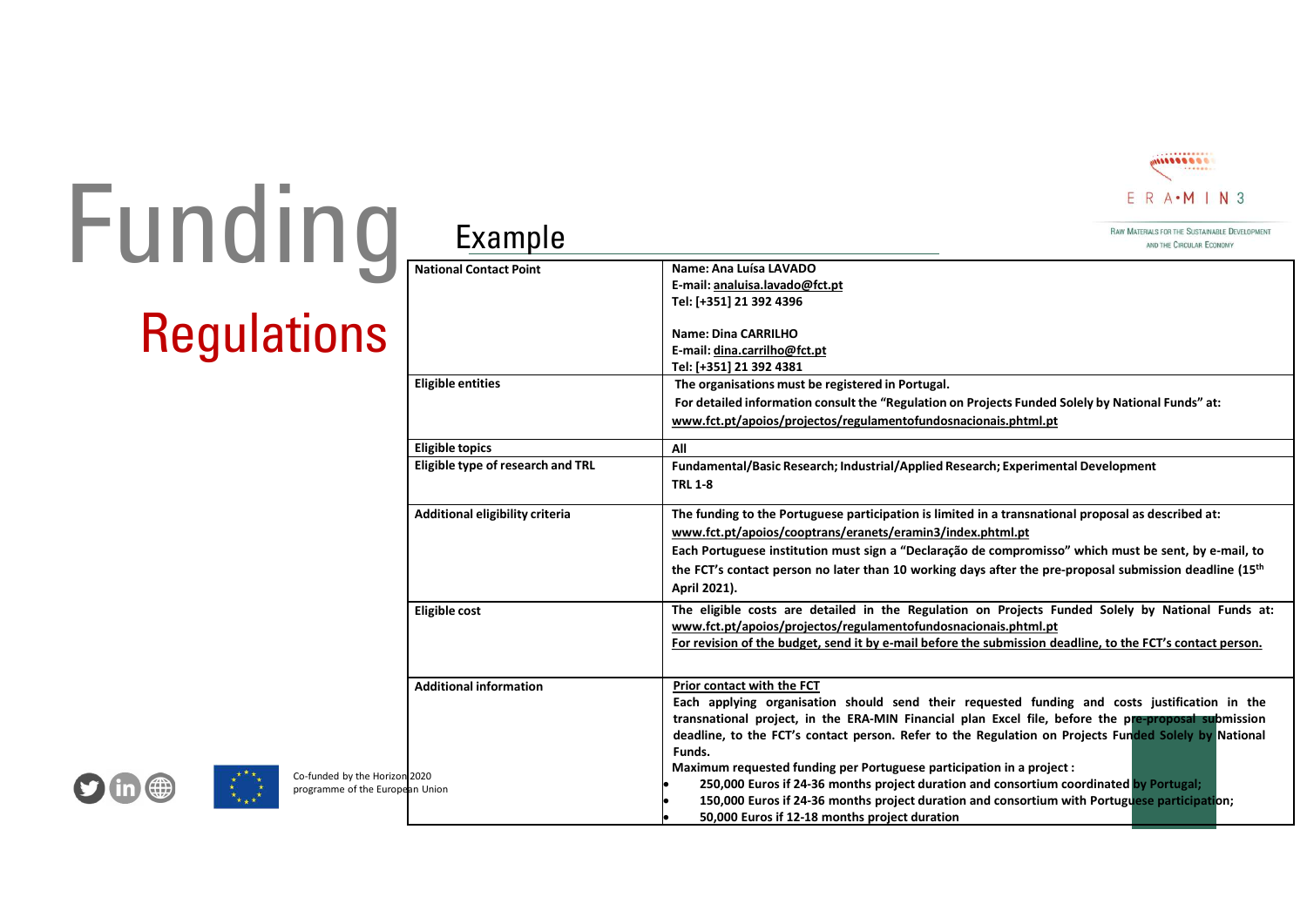

# **Other**

# Guide for Proposal Submission **manufous** FOR THE SUSTAINABLE DEVELOPMENT Guide for Proposal Submission<br>
Why reading the guide is (almost) mandatory?<br>
• Detailed description into the pre and full-proposal documents;<br>
• Step by step on how to fill and write the proposal documents;<br>
• How to fill

# **DOCUMENTS** Why reading the guide is (almost) mandatory?<br>
Detailed description into the pre and full-proposal documents;

- 
- 
- 
- k;<br>Covers eligibility<br>ERA-MIN3 Webinar FCT<br>ERA-MIN3 Webinar FCT be the projects of the Ethical School of the Ethical School of the Ethical School of the Ethical School of the European Union<br>
Provides a checklist for the consortium concriteria and national/regional funding rules;<br>
Insig **Guide for Proposal Submission**<br>
Why reading the guide is (almost) mandatory?<br>
• Detailed description into the pre and full-proposal documents;<br>
• Step by step on how to fill and write the proposal documents;<br>
• How to fi Critical and national/regional funding rules;<br>
Critical and national regional funding rules; • Step by step on how to fill and write the proposal documents;<br>
Critical and national write the proposal into form A;<br>
Critical
	-

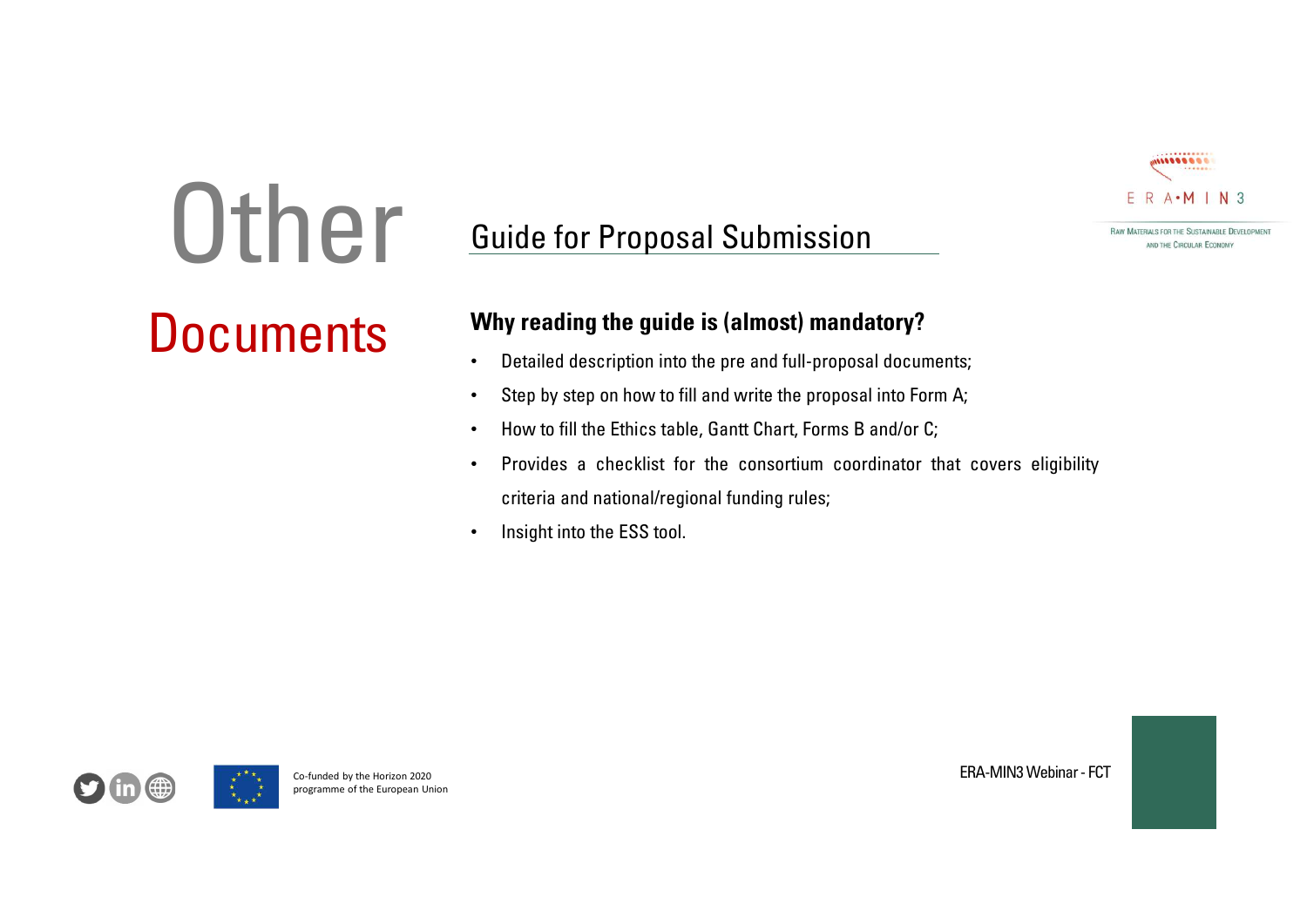

# Benefits<br>
Funded projects<br>
Funded projects<br>
Funded projects<br>
Funded projects<br>
Fundatial partners or strengt<br>
Fundatial partners or strengt<br>
Fundatial partners or strengt Benefits Testimonials<br>
. Access to international level researchers and large R&D centres, which

# **Testimonials**

- Festimonials<br>• Access to international level researchers and large R&D centres, which<br>• Access to international level researchers and large R&D centres, which<br>• Opportunity to set up new international collaborations with a **Stimonials**<br> **E.** R. A.M. I. N.3<br>
Access to international level researchers and large R&D centres, which<br>
motivates small entrepreneurs and companies to technological, cultural and<br>
intellectual growth;<br>
Opportunity to s
- industrial partners or strength existing knowled<br>institutions;<br>
 Exchange of knowledge and cooperation for<br>
transfer;<br>
 Consortium is easier to create and operate tha<br>
 The application and selection stages are simpl<br>
 **intellectual growth;**<br>
• Access to international level researchers and large R&D centres, which<br>
motivates small entrepreneurs and companies to technological, cultural and<br>
intellectual growth;<br>
• Opportunity to set up n **industrial partners or strength existing knowledge networks and technological, cultural and and intellectual growth;<br>
Access to international level researchers and large R&D centres, which<br>
industrial growth;<br>
Opportunit** institutions; • Exchange of knowledge and cooperation for joint actions and technology<br>
• Access to international level researchers and large R&D centres, which<br>
motivates small entrepreneurs and companies to technological, cultural and **Testimonials**<br>
ERACTION EXECUTION FOR EXAMPLE THE SALE INTERFERENCE CONTROLLED FOR THE SALE AND TRIMATE THE SALE CONTROLLED TRIMATE INTERFERENCE CONTROLLED THE SALE CONTROLLED SUPPOSE THE SALE CONTROLLED SUPPOSE THE SALE
	- transfer;
	-
	-
	-
	-
	-
	-